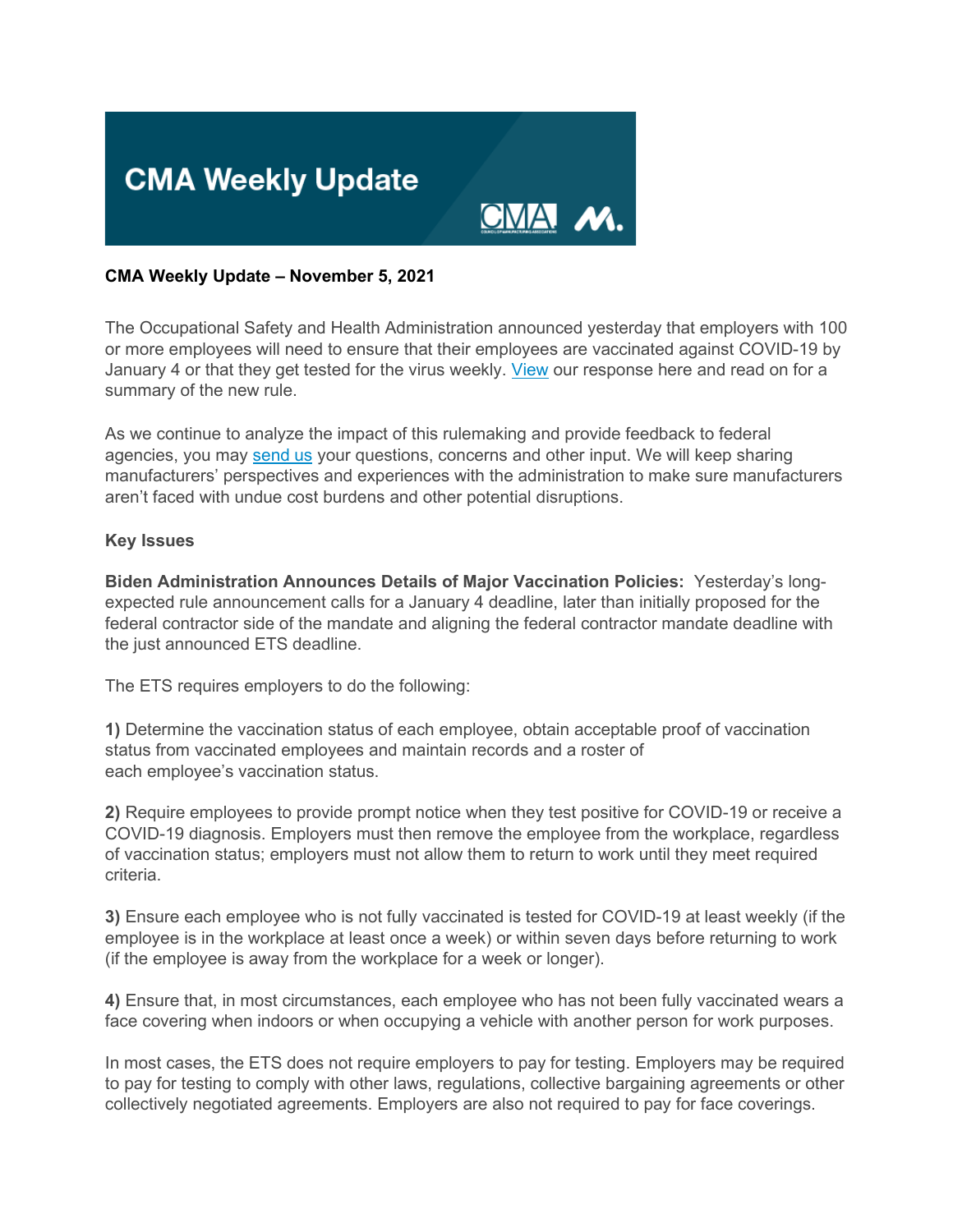OSHA is offering assistance to help businesses implement the standard, including a [webinar,](https://click.email.nam.org/?qs=ee61d1e296c2ac474b08588d3baabb92634a98259985d2e69837f104b86ee2271aa9e24467c3f3a7a4d56f3fd58e6090ad0f99c8f87f3c47) [frequently asked questions](https://click.email.nam.org/?qs=ee61d1e296c2ac47addb3b1d17b4d612601d6279da660dddbd8a9f656390680bc12ff5f5362c094358e4e7b2b6348c2d41ed7f76eac691b2) and other [compliance materials.](https://click.email.nam.org/?qs=ee61d1e296c2ac47addb3b1d17b4d612601d6279da660dddbd8a9f656390680bc12ff5f5362c094358e4e7b2b6348c2d41ed7f76eac691b2)

**Democrats Forge Ahead on Infrastructure and Reconciliation Bills:** The House of Representatives may vote today on the budget reconciliation bill, sending it to the Senate, and we will continue to strongly oppose these efforts to roll back tax reform or impose harmful new taxes. You can click [here](https://click.email.nam.org/?qs=ee61d1e296c2ac47937a4fc60cdb613cfe9d4a5a1d15745d430b55da81cc9e831653b04c5cf85f97bd990d74312c380afd1848464e5a1578) for the latest details on the reconciliation bill. While it excludes increases to the corporate rate and the individual rate paid by pass-through entities, as well as estate tax changes, it does include more than \$1 trillion in new taxes, including eliminating critical incentives like bonus depreciation. We provided an action alert to association partners today and will keep you posted on the latest developments. At this crucial juncture, encourage your members to [use](https://click.email.nam.org/?qs=ee61d1e296c2ac478c8dd264cea49ea7b0dfe9087601d6be90ca192cb1045e957184ea773a407be25d5cdd123544bd30d46a5c91441c7631)  [this tool](https://click.email.nam.org/?qs=ee61d1e296c2ac478c8dd264cea49ea7b0dfe9087601d6be90ca192cb1045e957184ea773a407be25d5cdd123544bd30d46a5c91441c7631) to directly dial their member of Congress and tell them to stop tax hikes on manufacturers. In positive news, the separate, bipartisan infrastructure bill may pass the House soon, sending it to the president's desk for his signature—a victory years in the making for manufacturers.

**EPA Targets Methane Emissions:** This week, the Biden administration announced a suite of actions to address methane emissions in an effort to combat climate change. The announcement coincided with the U.N. climate conference in Glasgow, Scotland and the launch of a Global [Methane Pledge](https://click.email.nam.org/?qs=ee61d1e296c2ac47f56b059ea429ff3250e1ec0ba743439acd6c05fcd8f9960b1f2364afad0dbf832042d00a0d0a986e0619d3e921d9c059) that has been signed by roughly 100 countries including the U.S. Details are still emerging, but EPA's [proposal to regulate methane](https://click.email.nam.org/?qs=ee61d1e296c2ac47736d0f635ed43d8bb7aea3ccbc746a142994dc4b1bd2c5e738c2e516e16999f779ad6ca8e689b2d77aeb56766dc70598) from the oil and gas sector is a core component of the plan. The proposal aims to reduce methane from oil and gas operations by 74% [compared to 2005 levels] by 2035. On Tuesday morning, NAM Vice President of Energy & Resources Policy Rachel Jones [released a statement](https://click.email.nam.org/?qs=ee61d1e296c2ac4737fad302c6cfec83fc03a7ece62bde914f777ce01132dcbde251f432021e52d0dda125be99db9b8691dc9a87531aa49b) calling on the administration to continue to work closely with manufacturers. The rules have the potential to impact directly regulated companies, technology manufacturers, downstream users of natural gas and other industry sectors potentially facing future greenhouse gas (GHG) regulations.

**U.S. and EU Announce Section 232 Steel/Aluminum Tariff Agreement:** On Sunday, the U.S. and the EU [announced](https://click.email.nam.org/?qs=ee61d1e296c2ac47e4e569befe5592f2e99c05fb37373ba48aea00865675e36ced977c58947c4c22c8bcd4183895765c916670acadc9684b) an agreement under which the U.S. will [replace](https://click.email.nam.org/?qs=ee61d1e296c2ac47ba6cc8ef669464c03a181a7965a56db7be8cf1b5ebe7e36f2108fe87526f12b34b83dbd32d4383eafb466368f8067884) existing Section 232 tariffs on imports of steel and aluminum from the EU with a tariff-rate quota, and the EU will lift its retaliatory tariffs against U.S. exports. The U.S. and EU will also expand coordination on issues including trade remedies, customs, global non-market excess capacity, and steel and aluminum carbon intensity.

# **CMA Member Highlights**

- Longtime CMA member Joe McGuire will be retiring from the **Association of Home Appliance Manufacturers** after more than 20 years as the association's president. Joe, a former board chair of the CMA and ASAE, is a well-regarded pillar of the association community. Read the full announcement [here.](https://click.email.nam.org/?qs=ee61d1e296c2ac479e14147fce5aa3da285eb4ee21f9ade4ed020802ea1f77b456e32eb067e74edb6e1a1debd1a23fd8b068b368208ae6b7)
- **SNAC International** has named Christine Cochran the next President and CEO, taking over from Elizabeth Avery who is retiring next April after five years at the helm.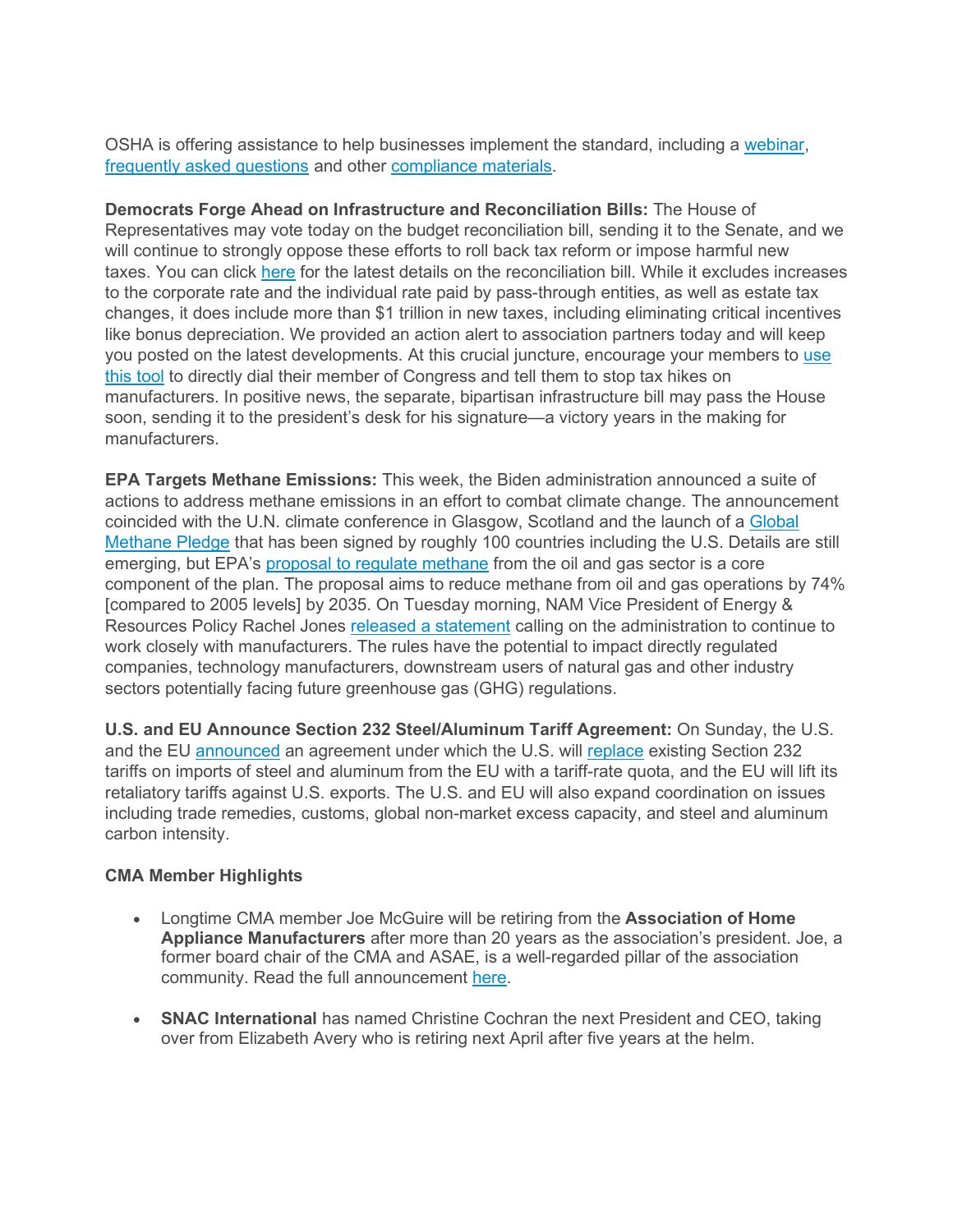- Stephen Gold's (**Manufacturers Alliance**) Industry Week article compares manufacturing CEOs' top concerns of today versus ten years ago. See what's changed [here .](https://click.email.nam.org/?qs=ee61d1e296c2ac47f332d3ce18c022c528b40aa12894ea82181cf2f7b4de75c1012b1afa4cba5766b0c4927aed959e8c0dcb02deefd9b48d)
- The **Portland Cement Association's** [Roadmap to Carbon Neutrality](https://click.email.nam.org/?qs=ee61d1e296c2ac47e00c10f51a7ac65ae53736a2a21f69560a957b841c792bdb7a3f53769f01f2020d4d460657172d9b7a75e794589719bd) looks to provide "turn by turn" directions on how the U.S. cement and construction industry can drive towards the goal of being carbon neutral by 2050.

*The NAM provides this weekly update with key content for our association partners. This is also a platform to highlight work of our CMA partners. [Shoot us a note](mailto:sthompson@nam.org) on any initiatives or messages that your organization has launched that we can share with others.*

# **Coming up**

November 17: **[Virtual STEP Forward: Accelerating Women in Transportation and](https://click.email.nam.org/?qs=ee61d1e296c2ac4784356e513a11060eb8c8d30fcade56698feca14bf54d458ccc57fb05f088859bc52532578b01109e64587a55239e45a3)  [Manufacturing](https://click.email.nam.org/?qs=ee61d1e296c2ac4784356e513a11060eb8c8d30fcade56698feca14bf54d458ccc57fb05f088859bc52532578b01109e64587a55239e45a3)** (1:00 p.m. – 2:30 p.m. eastern) This event features a panel of female industry leaders who will discuss lessons learned as they have navigated their careers in the industry to identify best practices for recruiting and retaining talented women.

November 19: **[D&I Roundtable: Recruiting and Retaining Veteran Employees](https://click.email.nam.org/?qs=ee61d1e296c2ac4749f7c7d66303a54f19ec258ece34df31dc6acd42a9d092403e336cbb212cfc76fe51c4d7a7ed4b5b3451cddf45fe3187)** (12:00 p.m. – 1:00 p.m. eastern)

December 1: CMA CEO Monthly Roundtable Discussion (3:00 p.m. – 4:00 p.m. eastern) Save the date. Registration details forthcoming.

December 8: **[Manufacturing in 2030](https://click.email.nam.org/?qs=ee61d1e296c2ac475c3afc4d986efeb312a2ed7b452274ab429cc0ebeef599e5e69b77d77aef0613927e999699c627a43e5f15aa0856374d)** (Four Seasons, New Orleans, LA or Virtual Option Available) Join us in New Orleans to learn more about the **Manufacturing in 2030 Project** and to collaborate with your fellow executives as we look to what 2030 may bring. Engage throughout the day with content focused on the mega-trends that will reshape the world by 2030. Explore new technologies on the horizon, discover what the virtual manufacturing enterprise of the future will look like, and understand what skills and competencies will define future manufacturing leaders. And, most importantly, hear from and network with some of the best minds in the industry.

December 14: **[2021 Virtual D&I Summit](https://click.email.nam.org/?qs=ee61d1e296c2ac47ae33cd73d218e91d38c352afa12fdf0a76effece38d59937629fbd782031ddf65c5d6ea9ab08e541544d5ca67139f159)** (1:00 p.m. – 4:30 p.m. eastern)

January 12-14: **[CMA Winter Leadership Conference](https://click.email.nam.org/?qs=ee61d1e296c2ac47507835ee991370e81f916c9c5327dad4d6a373a56d9a061f088ed9bd22be6fed3e31de4348480a7cfc8338074d10b90f)** (Four Seasons, Baltimore, MD) Be a part of the conversation at the CMA Winter Leadership Conference. Join nearly 200 manufacturing trade association executives as we discuss disruptive trends and technologies impacting the manufacturing industry.

### **Leadership Reads**

A weekly round-up of leadership, operations and productivity articles, podcasts, and microlearning opportunities.

- [How Bosses Can Lure Remote Workers Back to the Office](https://click.email.nam.org/?qs=ee61d1e296c2ac473ec79dca67803a4612c442999651841938259656bf2abbb35a91e6fb060737a807b9738bfd9de0e54f95e086de5eb6d1) *WSJ.com* (5-min. read)
- [What Works to Retain Staff](https://click.email.nam.org/?qs=ee61d1e296c2ac47befa163de58b659aebbac1c961fd8235d1176a56f6372060d2246c6dc5933b371c9efa7f6741f900c4ceed002b336c5d) *IndustryWeek* (5-min read)
- [Implementing Tiered Huddles](https://click.email.nam.org/?qs=ee61d1e296c2ac47690ba814271bc0390110b4d8fc19d1cedf4150e1e99667ee489ab48e8e8848c66f77b560d43fb3a607dc6cf4f518092d) *Gemba Academy (30-min listen)*